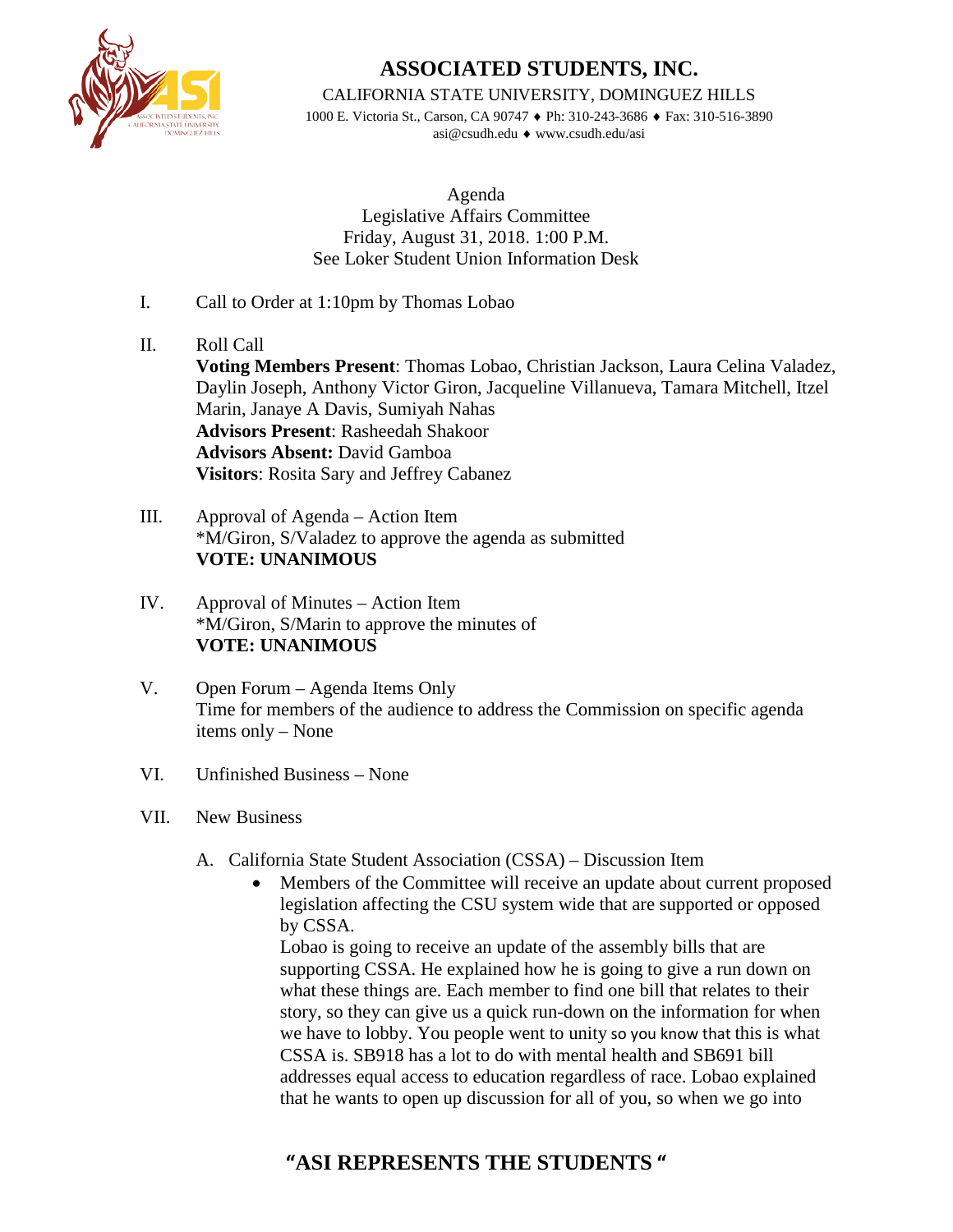

CALIFORNIA STATE UNIVERSITY, DOMINGUEZ HILLS

1000 E. Victoria St., Carson, CA 90747 ♦ Ph: 310-243-3686 ♦ Fax: 310-516-3890 asi@csudh.edu ♦ www.csudh.edu/asi

lobby this can help as well as in CSU Dominguez Hills. He also wants all of you to look over the Assembly Bills supported by CSSA. Villanueva asked if this accessible to them online? Lobao explained to look on Cal State Student Association or you can just do a google search on it. In addition, he recommended downloading Track Bill on their phones to know what is changing and what is going on. The current legislation he gave everyone is a basic description of the different bills supported by CSSA. Jackson stated that later when you go to Chess this will help us relate, so being knowledgeable of the bills already made is important. As for the legislation, knowing what is there focus to be able to bring conversation. Valadez stated that California leg is a good website for information, and we can see directly what it is. For example, the Cal Grant or AB273 on sexual assault. Furthermore, read on the legislation and see how it affect our school and how we can use it. Shakoor explained that she counted them, if everyone can do two, and bring a description by the next meeting. In addition, we can get an idea of what the campus is about by knowing the different bills. All of the college representatives be aware of this to help improve and support Dominguez Hill's students, and be able to share and give feedback. Lobao stated especially the ones with CSSA to see how other campuses are working and putting something like that forward. Jackson stated the right to propose a bill by CSSA. He explained he looked through it and knows we need something else on the campus that isn't a bill yet. Lastly, Jackson wants us to know that we can make it happen at CSSA. Lobao is assigning everyone two bills to look into by adding a google document with all the bills to get them reviewed. Shakoor stated that we will come back next meeting and share the information explaining what it is saying and the meaning of it. Lobao started assigning bills for CA SB691- Nahas, CA SB198 – Giron, AB2070 – Marin, SB346 – Davis, SB1471- Jackson, SB968 – Sary, AB1767 – Giron, and SB1004 – Joseph. Lobao will assign the rest on the word document. Jackson stated that additional information, support, or oppose of the amendment. If Dominguez Hills feels this bill is needed we can add this and CSSA will support it.

- B. Lobby Corps Discussion Item
	- Members of the Committee will receive information about advocating through lobbying, and the goals of the Director of Legislative Affairs for this year Lobby Corps.

Lobao referring to what we just looked into, we want you guys to have the best practices for lobbying. This is for advocating for the students, and there is a certain aspect of doing this. Lobao explained the basics which is what to do before, during, and after the meeting when talking to people, president, or anyone in general. Lobao wants them to do their research,

#### **"ASI REPRESENTS THE STUDENTS "**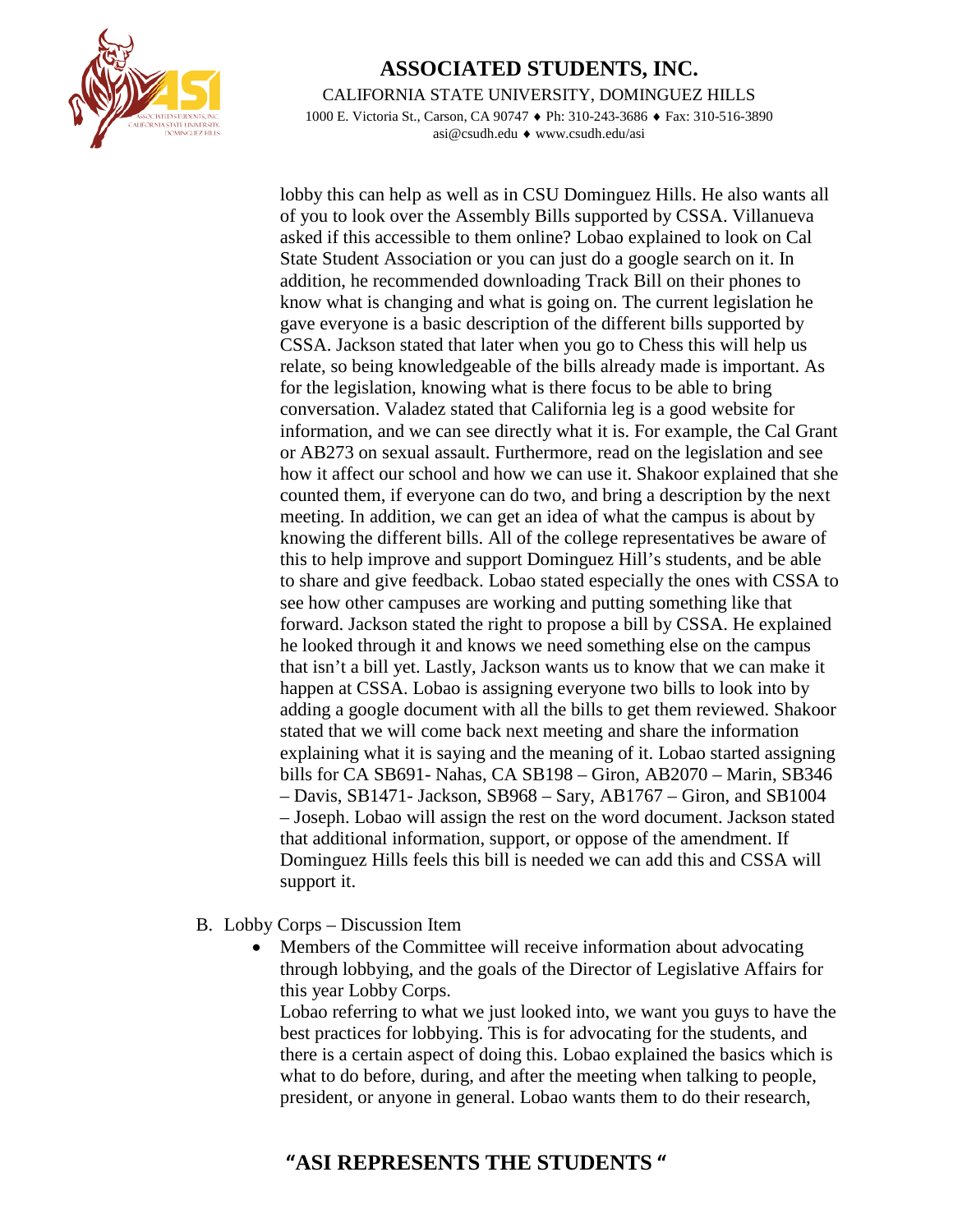

CALIFORNIA STATE UNIVERSITY, DOMINGUEZ HILLS

1000 E. Victoria St., Carson, CA 90747 ♦ Ph: 310-243-3686 ♦ Fax: 310-516-3890 asi@csudh.edu ♦ www.csudh.edu/asi

know their stuff, and know their legislator. When attending these meeting arrive on time so ten minutes early if possible. In addition, he stated to dress professional, be professional, and stay on topic. He suggested to bring a notebook to take notes, and their business cards. Shakoor suggested wearing the ASI pins and the T-shirts when Lobbying. Lobao explained to treat legislation with respect, and to have potential roles, which are facilitator, storytelling, policy expert, and request maker to know what we want to do. Cabanez explained that in February, they do a special training for CHESS to prepare you for that, and we are finding ways to improve it. Lobao explained that in January they will learn about the senate members and by the time January comes we will be knowledgeable about these things. Cabanez explained how they coordinate this by assigning certain people for a person and so on. Labao gave them an example of when Valadez, White, and himself met with Lynn Lorber in Sacramento, they were not sure what to talk about but after walking around they were able to find ways to connect with them so I suggest for you to do the same. Jackson explained that everyone has their own way of getting to know one another, so to not feel intimidated by them. Shakoor stated that in the leg affair the college represent our lobby core to students who will be willing to be group to talk too. All twentythree campuses will be there at the leg affairs, so this is going to be plan and we will start early to be ahead of the game. Lastly, Shakoor stated that if they will be able to go helping us bring students to advocate tom improve advocacy and CSSA will pay for them. Lobao suggested checking out turbo vote, which is a track bill that lets you know when to vote and where to vote. Shakoor suggested putting their email so they can inform them and get reminders of the voting bills. There are special elections that we should share on our webpage to inform students. We should set a goal and know the deadlines. Giron stated that something they did in their community was the voting outreach. They had an event that explained what was a on the ballot, what it means if you vote yes or no, and they had one for democrats and one for republicans. Shakoor explained how Justin did an amazing job by bringing the candidates to explain to the local people. Labao states for everyone on the committee to bring ideas to the next meeting, and if there is any reports to email him.

- C. Project Rebound Resolution Discussion Item
	- The Committee will discuss the revised Project Rebound Resolution and adding any necessary amendments. Move to the next meeting.
- VIII. Reports